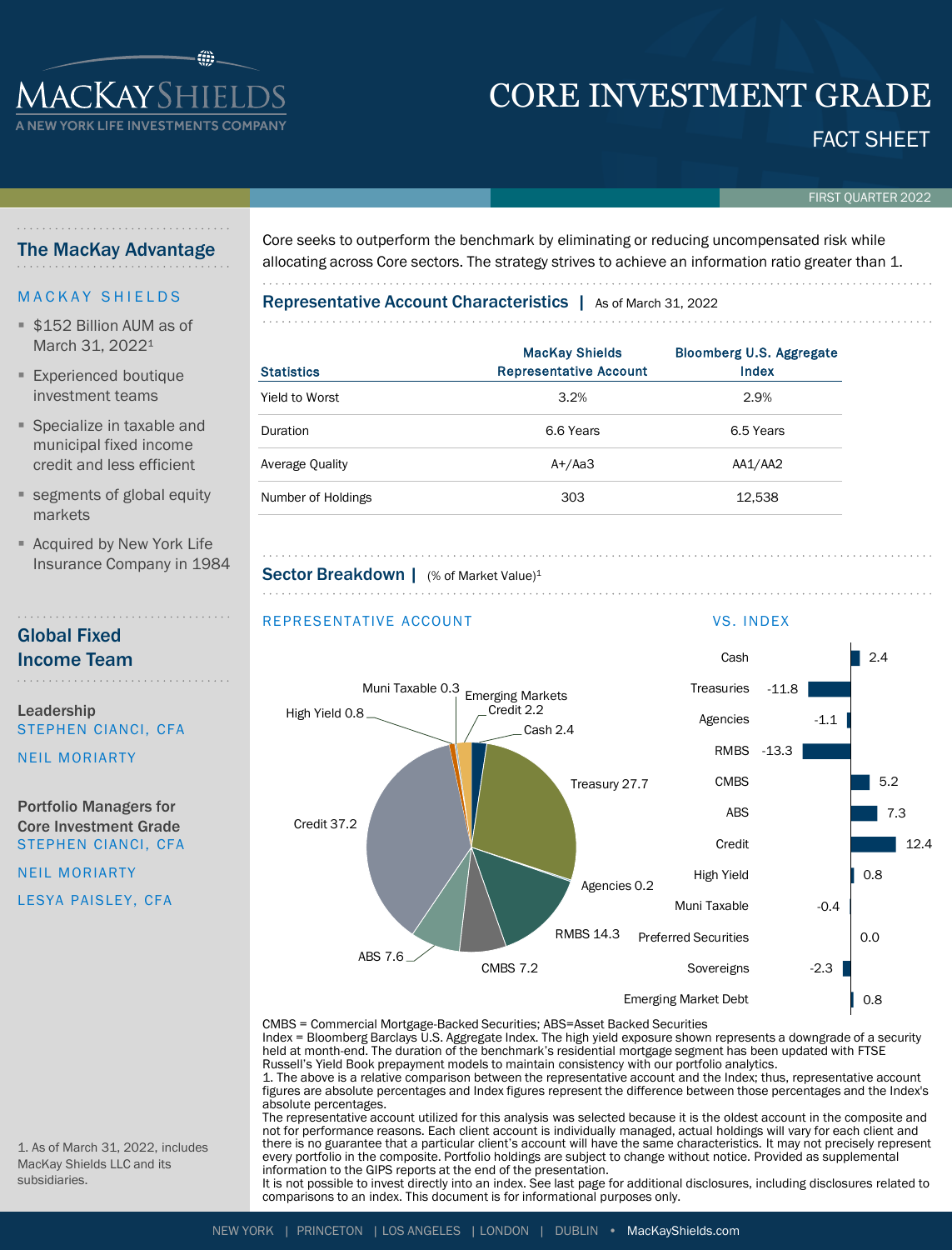## CORE INVESTMENT GRADE



éb.

### Representative Account Quality Breakdown (%)<sup>1</sup> | March 31, 2022



Representative Account Contribution to Spread Duration vs. Index (Years) | March 31, 2022<sup>2</sup>



### RELATIVE SECTOR EXPOSURE **RELATIVE QUALITY EXPOSURE**



Index = Bloomberg Barclays U.S. Aggregate Index. The high yield exposure shown represents a downgrade of a security held at month-end.

1. For rated securities, credit quality is assigned as the middle rating of Moody's, S&P and Fitch; when a rating from only two agencies is available, the lower is used; when only one agency rates a bond, that rating is used.

2. Figures represent the net difference in duration dollars between the Representative Account exposures and Index exposures. The representative account utilized for this analysis was selected because it is the oldest account in the composite and not for performance reasons. Each client account is individually managed, actual holdings will vary for each client and there is no guarantee that a particular client's account will have the same characteristics. It may not precisely represent every portfolio in the composite. Portfolio holdings are subject to change without notice. Quality breakdown is based on the guidelines of the representative portfolio. Provided as supplemental information to the GIPS reports at the end of the presentation. It is not possible to invest directly into an index. See last page for additional disclosures, including disclosures related to comparisons to an index. This document is for informational purposes only.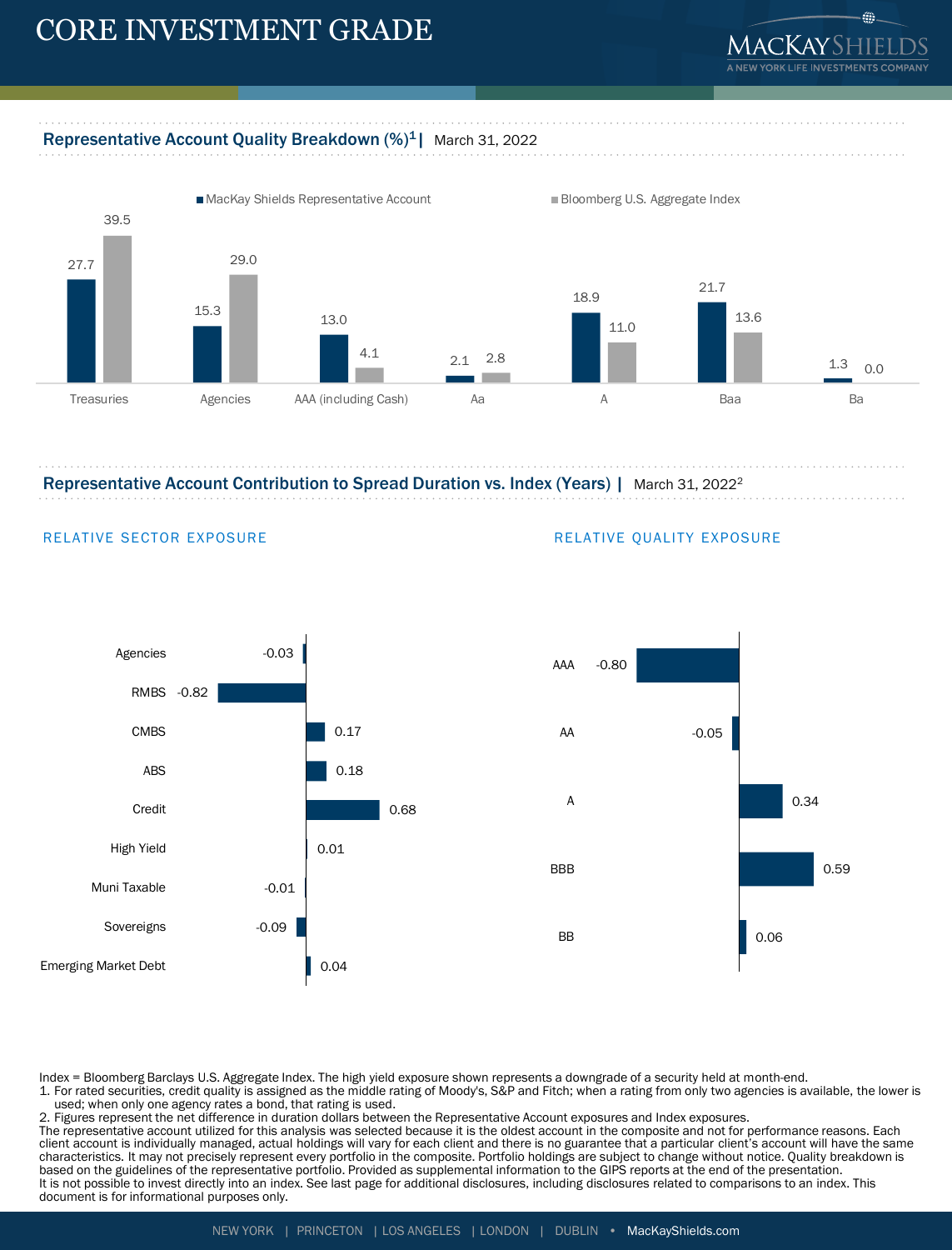

### Yield Curve Distribution by Sector | March 31, 2022

### REPRESENTATIVE ACCOUNT THE REPRESENTATIVE ACCOUNT



Duration (Years)



### Duration Distribution vs. Index | March 31, 2022<sup>1</sup> Regions (% Market Value) | March 31, 2022

|                          | Representative<br><b>Account</b> | <b>Index</b> |
|--------------------------|----------------------------------|--------------|
| <b>DEVELOPED MARKETS</b> |                                  |              |
| <b>CANADA</b>            | 0.5                              | 1.2          |
| <b>EUROPE</b>            | 1.4                              | 1.6          |
| <b>UNITED KINGDOM</b>    | 1.9                              | 1.1          |
| <b>UNITED STATES</b>     | 92.7                             | 92.5         |
| <b>OTHER</b>             | 1.4                              | 2.2          |
| <b>EMERGING MARKETS</b>  | 2.2                              | 1.4          |
| <b>TOTAL</b>             | 100.0                            | 100.0        |



Index = Bloomberg Barclays U.S. Aggregate Index. The high yield exposure shown represents a downgrade of a security held at month-end.

1. Figures represent the net difference in duration dollars between the Representative Account exposures and Index exposures.

The representative account utilized for this analysis was selected because it is the oldest account in the composite and not for performance reasons. Each<br>client account is individually managed, actual holdings will vary f characteristics. It may not precisely represent every portfolio in the composite. Portfolio holdings are subject to change without notice. Provided as supplemental information to the GIPS reports on the following page.

It is not possible to invest directly into an index. See last page for additional disclosures, including disclosures related to comparisons to an index. This document is for informational purposes only.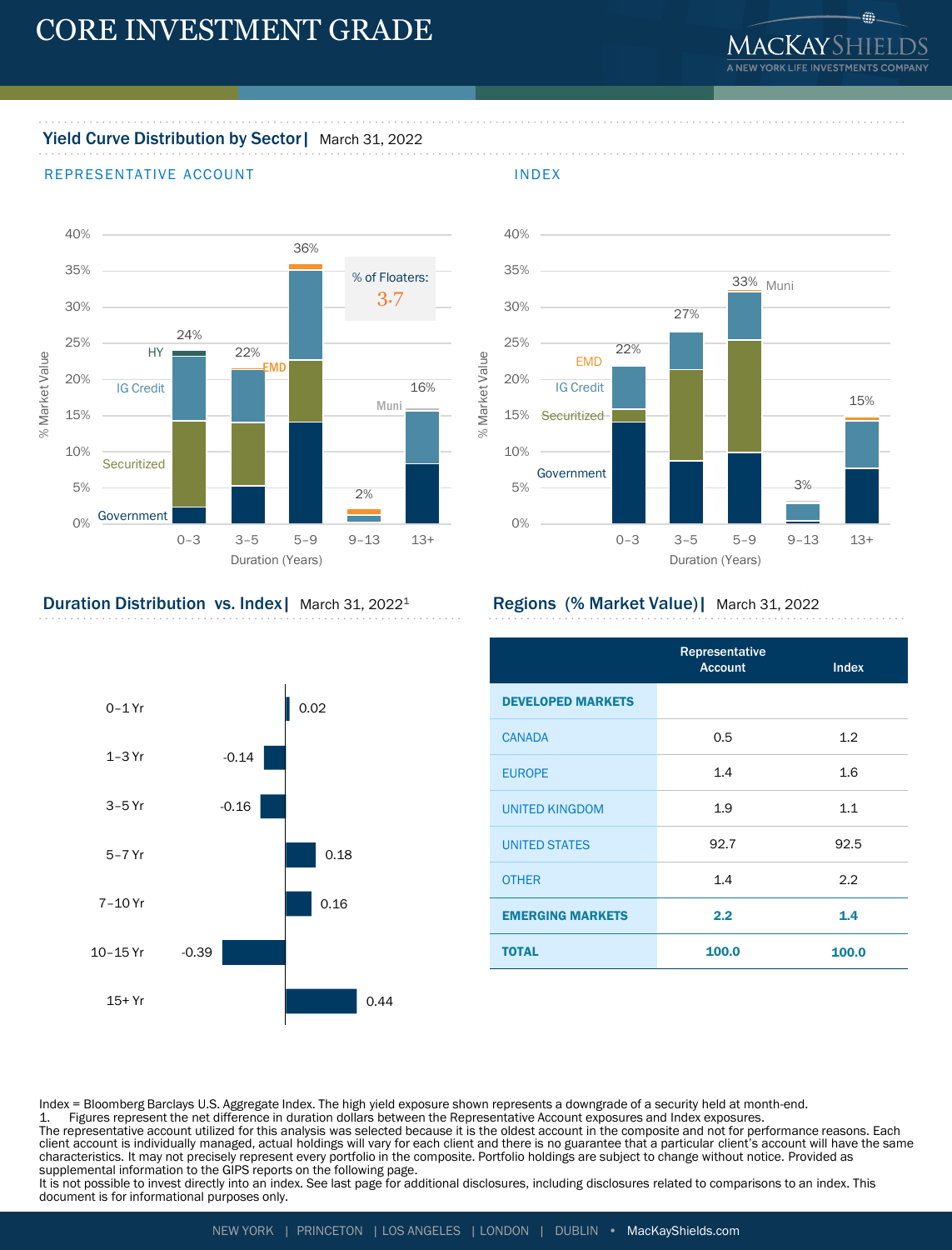



Composite Disclosures

|                  | <b>Composite Gross Composite Net</b><br><b>Returns</b> | <b>MacKay Shields MacKay Shields</b><br><b>Returns</b> | <b>Bloomberg U.S.</b><br>Aggregate Index $1$<br><b>Returns</b> | <b>Composite</b><br>3-Yr St Dev | Benchmark $1$<br>3-Yr St Dev | No. of | <b>Composite</b><br><b>Assets</b> | <b>Firm Assets</b> | <b>Internal</b><br><b>Dispersion</b> |
|------------------|--------------------------------------------------------|--------------------------------------------------------|----------------------------------------------------------------|---------------------------------|------------------------------|--------|-----------------------------------|--------------------|--------------------------------------|
| <b>Period</b>    | (%)                                                    | (%)                                                    | (%)                                                            | (%)                             | (%)                          | Accts. | (SMil)                            | (SMil)             | (%)                                  |
| 2022 (Thru 3/31) | $-6.0$                                                 | $-6.1$                                                 | $-5.9$                                                         | 4.6                             | 4.0                          | 11     | 2.168                             | 151.937            | N/A                                  |
| 2021             | $-1.0$                                                 | $-1.3$                                                 | $-1.5$                                                         | 4.0                             | 3.4                          | 11     | 2,245                             | 163.646            | 0.2                                  |
| 2020             | 9.2                                                    | 8.9                                                    | 7.5                                                            | 4.0                             | 3.4                          | 11     | 2,197                             | 153.995            | 0.4                                  |
| 2019             | 9.4                                                    | 9.1                                                    | 8.7                                                            | 2.9                             | 2.9                          | 11     | 2,049                             | 131,978            | 0.2                                  |
| 2018             | $-0.5$                                                 | $-0.8$                                                 | 0.0                                                            | 2.8                             | 2.8                          | 10     | 1,892                             | 107,467            | 0.1                                  |
| 2017             | 4.1                                                    | 3.8                                                    | 3.5                                                            | 2.7                             | 2.8                          | 10     | 2.067                             | 98.098             | 0.1                                  |
| 2016             | 3.0                                                    | 2.7                                                    | 2.6                                                            | 2.9                             | 3.0                          | 14     | 2,500                             | 94,540             | 0.2                                  |
| 2015             | $-0.2$                                                 | $-0.5$                                                 | 0.5                                                            | 2.8                             | 2.9                          | 14     | 2,538                             | 89,196             | 0.3                                  |
| 2014             | 6.0                                                    | 5.7                                                    | 6.0                                                            | 2.8                             | 2.6                          | 29     | 5.186                             | 91,626             | 0.5                                  |
| 2013             | $-1.1$                                                 | $-1.4$                                                 | $-2.0$                                                         | 2.9                             | 2.7                          | 31     | 5,010                             | 80.331             | 0.8                                  |
| 2012             | 7.5                                                    | 7.2                                                    | 4.2                                                            | 2.5                             | 2.4                          | 37     | 4.582                             | 78.371             | 1.2                                  |

#### 1. Bloomberg U.S. Aggregate Index

The Core Investment Grade Composite includes all discretionary core investment grade accounts managed with similar objectives for a full month, including those accounts no longer with the firm. This strategy invests a substantial portion of its assets in all types of debt securities, such as: debt or debt-related securities issued or guaranteed by the U.S. or foreign governments, their agencies or instrumentalities; obligations of international or supranational entities; debt securities issued by U.S. or foreign corporate entities; zero coupon bonds; municipal bonds; and mortgage-related and other asset-backed securities. A majority of the strategy's total assets will be invested in debt securities that are rated investment grade or, if unrated, that we determine to be of comparable quality. Some accounts in the composite may contain allocations to sub-investment grade debt. The strategy may also include derivatives, such as futures, to try to manage interest rate risk or reduce the risk of loss of (that is, hedge) certain of its holdings. As of  $10/1/2015$ , the definition of the Core Investment Grade Composite was changed, going forward, to exclude core fixed income sub-accounts of core plus mandates (the "Core Sub-Accounts"). This redefinition was implemented to eliminate, from 10/1/2015 onwards, the impact of any investment difference between the Core Sub-Accounts and other accounts in the Composite. Composite performance for the period of April 2015 to June 2019 was restated to reflect the removal of an account which had been included in error. As of 10/1/2019, the composite definition was changed to include similarly managed accounts that utilize alternative core investment grade benchmarks. Gross-of-fees composite performance reflects reinvestment of income and is a market-weighted average of the time-weighted return, before advisory fees and related expenses, of each account for the period since inception. Net-of-fees composite performance is derived by reducing the quarterly gross-of-fees composite by .075%, our highest quarterly fee. Policies for valuing investments, calculating performance, and preparing GIPS reports are available upon request. GIPS® is a registered trademark of CFA Institute. CFA Institute does not endorse or promote this organization, nor does it warrant the accuracy or quality of the content contained herein. Performance is expressed in US Dollars. The composite inception date is 10/1/86. The composite creation date is 1/1/01. All portfolios in the composite are fee-paying portfolios. There can be no assurance that the rate of return for any account within a composite will be the same as that of the composite presented. Past performance is not indicative of future results.

MacKay Shields LLC, an SEC-registered investment adviser, claims compliance with the Global Investment Performance Standards (GIPS®) and has prepared and presented this report in compliance with the GIPS standards. The firm has been independently verified from January 1, 1988 through December 31, 2021. The verification report is available upon request. A firm that claims compliance with the GIPS standards must establish policies and procedures for complying with all the applicable requirements of the GIPS standards. Verification provides assurance on whether the firm's policies and procedures related to composite and pooled fund maintenance, as well as the calculation, presentation, and distribution of performance, have been designed in compliance with the GIPS standards and have been implemented on a firm-wide basis. Verification does not provide assurance on the accuracy of any specific performance report. A list including composite descriptions, pooled fund descriptions for limited distribution pooled funds, and broad distribution funds is available upon request. Indices do not incur management fees, transaction costs or other operating expenses. Investments cannot be made directly into an index. The Bloomberg U.S. Aggregate Index is referred to for comparative purposes only and is not intended to parallel the risk or investment style of the portfolios in the MacKay Shields Composite. Internal dispersion is calculated using the equal-weighted standard deviation of annual gross returns of those portfolios that were included in the composite for the entire year. The three-year annualized standard deviation measures the variability of the composite gross returns and the index returns over the preceding 36-month period.